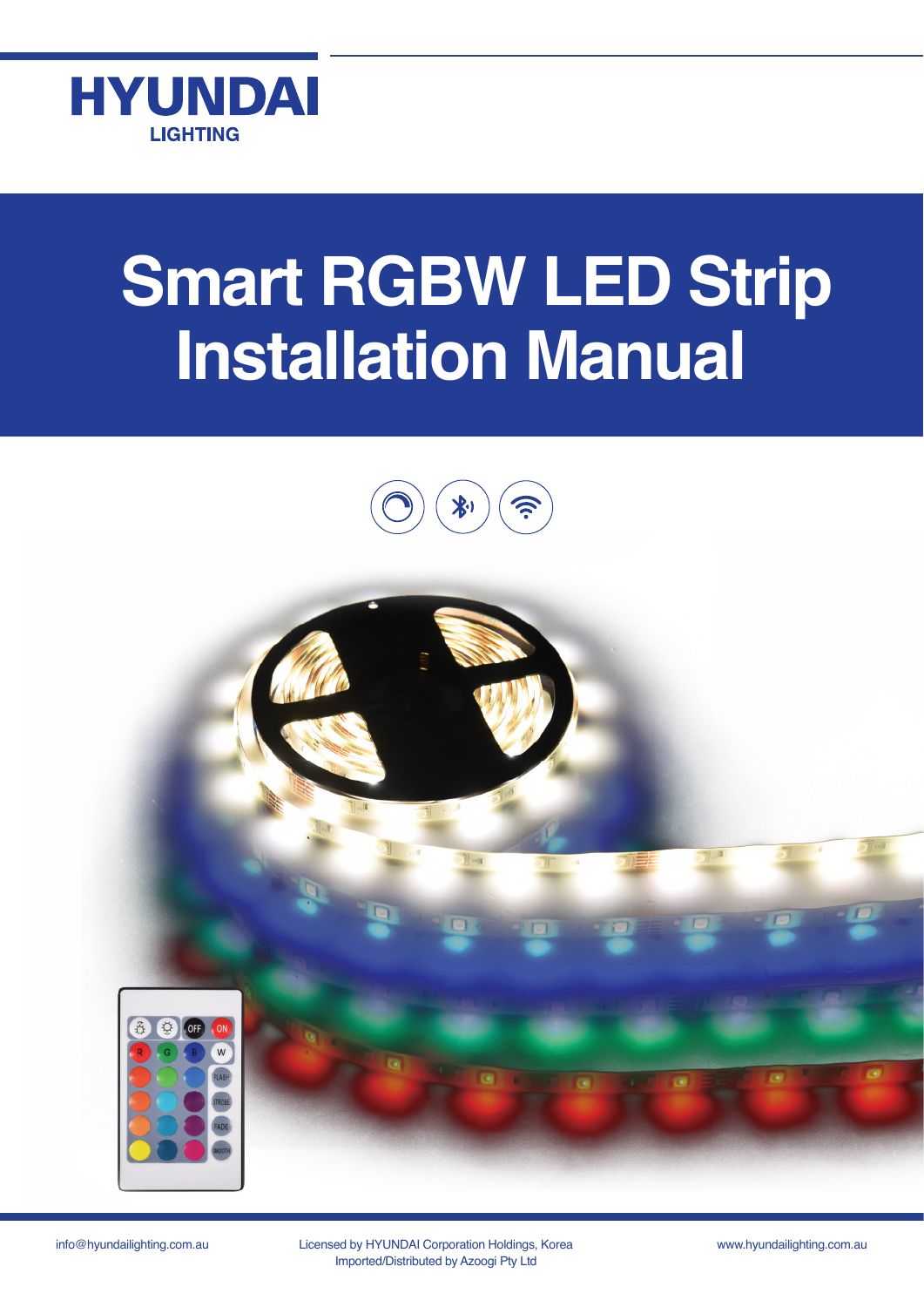

## **Smart RGBW LED Strip Installation Manual**

## **Specifications**

| Product Code                  | HYUSTR001R     | HYUSTR002R     |
|-------------------------------|----------------|----------------|
| <b>CCT</b>                    | RGB + 3000K    | $RGB + 3000K$  |
| <b>Colour Rendering Index</b> | >80            | >80            |
| <b>Total Power</b>            | 18W            | 24W            |
| <b>IP Rating</b>              | <b>IP44</b>    | <b>IP44</b>    |
| Lumen Output                  | 1050lm (3000K) | 1050lm (3000K) |
| Voltage Rating                | 12V DC         | 12V DC         |
| Dimmable                      | Yes            | Yes            |
| Rated Average Design Life     | 36,000 Hrs     | 36,000 Hrs     |
| WiFi Frequency                | $2.4$ GHz      | $2.4$ GHz      |
| Dimensions                    | 10 x 3000mm    | 10 x 5000mm    |

### **Package contents**



### **Warranty information**

3 years limited warranty. Visit **https://hyundailighting.com.au/terms-and-conditions/** for detailed warranty information.

#### Email: **info@hyundailighting.com.au**



Remote control contains a LITHIUM COIN type battery. **WARNING - KEEP OUT** OF REACH OF CHILDREN

Swallowing may lead to serious injury in as little as 2 hours, due to chemical burns and potential perforation of the oesophagus.

If you suspect your child has swallowed or inserted a button battery, immediately call the 24-hour Poisons Information Centre on 13 11 26 (in Australia) for fast, expert advice.

Examine devices and make sure the battery compartment is correctly secured. Do not use if compartment is not secure.

Dispose of used button batteries immediately and safely.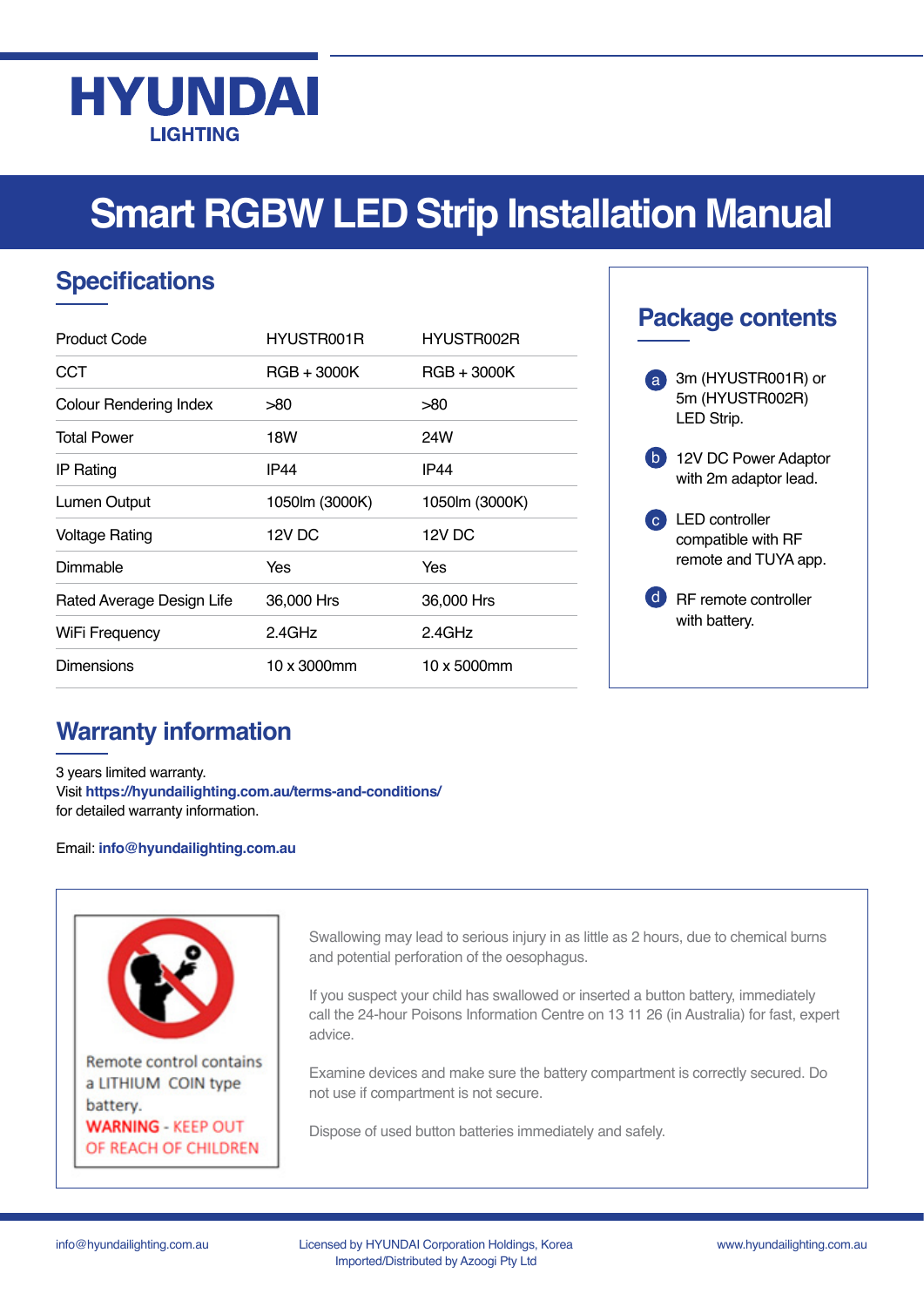## **HYUNDAI LIGHTING**

## **Smart RGBW LED Strip Installation Manual**

### **Installation**

Before the installation, please ensure the power is off.

- 1 Ensure that surface is clean and dry prior to applying LED Strip. It is recommended to use rubbing alcohol and not any household cleaners or water.
- 2 Peel off the double-sided tape and apply to the surface. Carefully consider placement of the product due to strong adhesive qualities.
- Plug power adaptor into power point. 3
- To control the Smart RGBW LED Strip, you can 4 use Smart Life – Smart Living app on your phone or tablet or alternatively use the remote control (refer to the following sections for details).
- To start using the RF remote, pull the insulation strip and make sure the remote is pointed in the line of sight to all the receivers. 5



### **Cutting the strip**

If the LED strip is longer than what you need, you can cut the LED strip to your desired length. However, note that you can cut the strip only at intervals where the "scissor" symbols are provided (see example in the following image). You must not cut the LED strip from the power end as it would cut off the supply of power to the strip.



**NOTE:** Do not sharply bend or twist the LED strip. The strip can only be bent in the gaps between the components.

### **Powering the strip**

Attach the strip to the controller using it's 5-pin connector and make sure that the arrows are pointing at each other as shown in the image below.

Subsequently, attach the DC jack to the adapter. You may then plug the adapter into the outlet and switch it on.

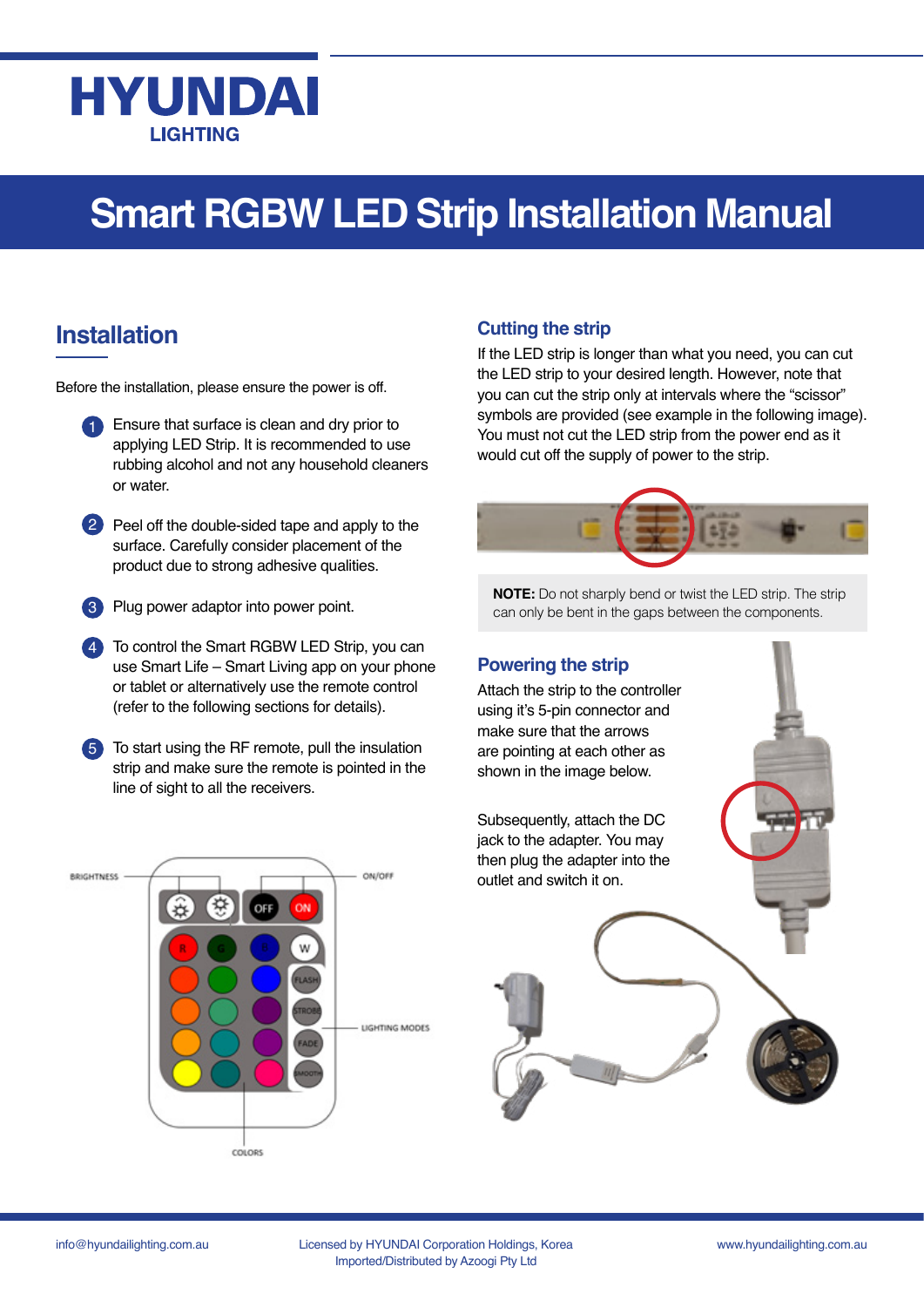

## **Smart RGBW LED Strip Installation Manual**

### **Download App**

Download "Smart Life – Smart Living" app from Apple store or Google Play and install it into your smart phone or tablet device. Alternatively, scanning the QR code below will take you to the app's download page.



## **Registration and Login**

- Open the "Smart Life Smart Living" app from your smart phone. 1
- Follow the prompts to register and login 2

### **Add device**

**NOTE:** Smart RGBW LED Strip must be connected to 2.4 GHz (not 5 GHz) WiFi connection for smart control. Visit **[https://hyundailighting.com.au/switching-your-wifi-from-](https://hyundailighting.com.au/switching-your-wifi-from-5ghz-to-2-4ghz/)[5ghz-to-2-4ghz/](https://hyundailighting.com.au/switching-your-wifi-from-5ghz-to-2-4ghz/)** for steps to switch your Wi-Fi network from 5 GHz to 2.4 GHz.

Connect the Smart RGBW LED Strip to a power source. Once connected, the strip will start blinking rapidly indicating it is in pairing mode. If not, to enter pairing mode, turn the strip on and then off 3 to 5 times with one second wait between turning on and off. Finally, it must be on. The strip should start blinking rapidly by now. 1

The frequency of blinking in pairing mode is approx. 2 times a second. If it is blinking much slower, repeat step 1 until it starts blinking correctly.

- 2 Both the mobile phone/tablet and the strips must be in the same Wi-Fi network while pairing. Once paired, they can be controlled remotely using the mobile device.
- $3$  In the Smart Life Smart Living app, press the  $(+)$ symbol on the top right-hand corner. When device window pops up with the light to add, press "Go to add". If the device window does not pop up, add the device manually by selecting "Lighting" tab on the left panel and choosing "Light Source (BLE + WiFi)" option. If a pop-up window asking for SSID and password for your Wi-Fi connection appears, enter the details (see examples below and in the next page, for reference).

While pairing multiple strips at the same time, if some strips are left unpaired, disconnect the power supply to the paired ones and then pair the remaining ones following the same process. Once paired, all the strips can be re-connected to the power supply and controlled.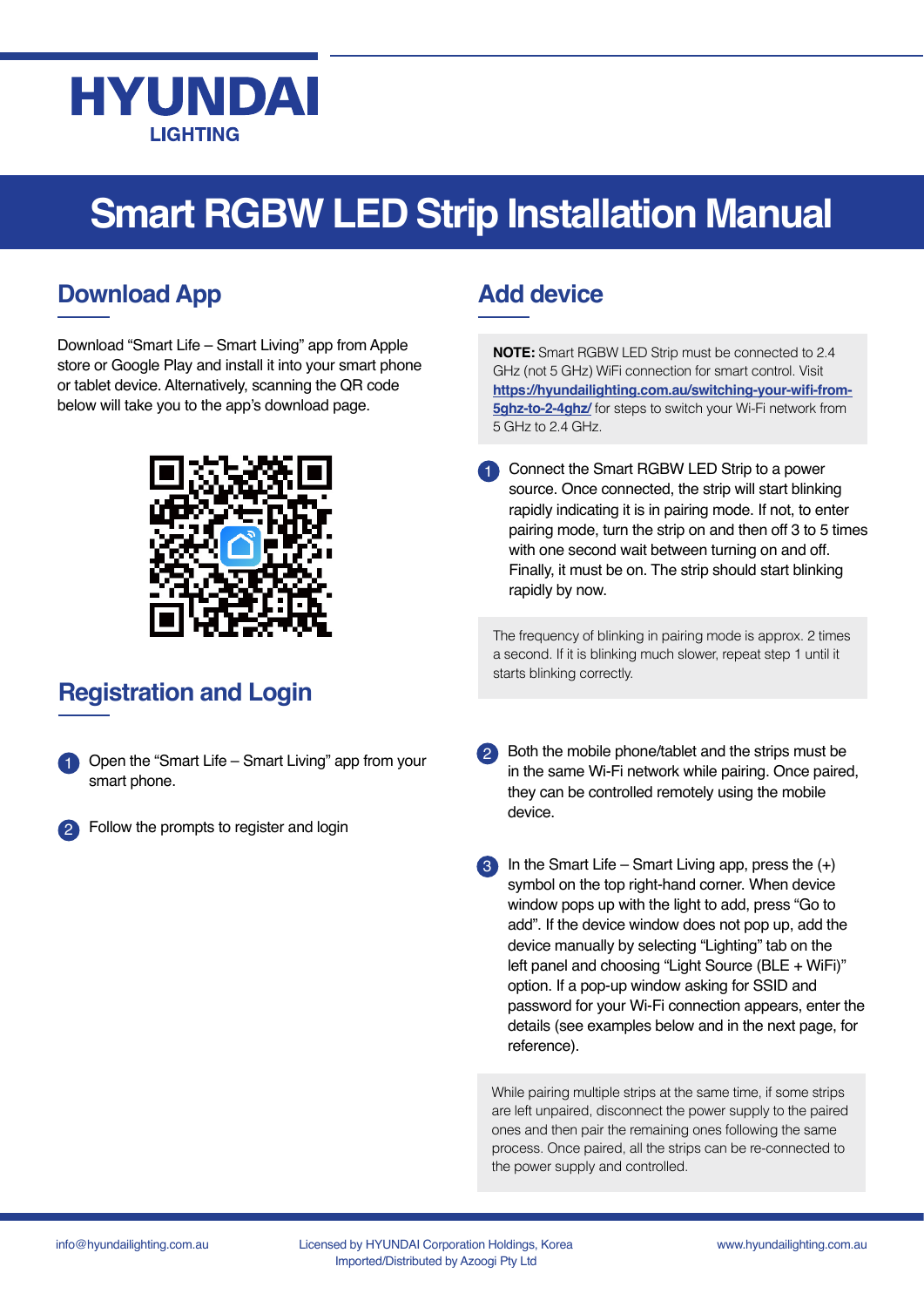

## **Smart RGBW LED Strip Installation Manual**

| 2:08 04 四 6 ·<br>△ 零 亿 1 69%<br>$\alpha$                                                  | 0.57164%<br>$2:31$ $9$ $\Box$ $0$ $\rightarrow$<br>Add Manually Auto Scan [-]                                                                                                                                                                          | 2:09 国间面。<br>$0.331 \times 6950$                            | 2:32 国参专 •<br>$\mathbf{a}$<br>Done                                                |
|-------------------------------------------------------------------------------------------|--------------------------------------------------------------------------------------------------------------------------------------------------------------------------------------------------------------------------------------------------------|-------------------------------------------------------------|-----------------------------------------------------------------------------------|
| How to make devices know<br>me better?<br>$\mathcal{W}_{\mathcal{A}}$<br>View scene guide | <b>Electrical</b><br>Socket<br>$\mathcal{V}^{\mathcal{E}}_{\mathbf{a}}$<br>$\mathbf{E}$<br>$\mathcal{L}$<br><b>Lighting</b><br>Plug.<br>Socket<br>Socket<br>(BLE+WiFi)<br>(MHF)<br>(Zigbee)                                                            | Cancel<br>Choose Wi-Fi and enter password                   | <b>Added successfully</b><br>3m Smart RGBW LED Strip<br>Device added successfully |
| Hyundai Smart GU10 Glo<br>$\overline{u}$<br>Offline                                       | Sensors<br>$\mathcal{V}^{\mathcal{X}}_{\mathbf{a}}$<br>$\mathcal{L}^{\mathcal{I}}$<br>$\mathcal{I}_{\mathbf{a}}^{\mathbf{a}}$<br>Large<br>Home Ap.<br>Socket<br>Socket<br>Sacket<br>$(NB-IOT)$<br>(BLP)<br>(other)<br>Small:<br>Power Strip<br>Home Ap | $\widehat{\tau}$<br>$\frac{A_{\rm{exp}}}{A}$<br>$\triangle$ |                                                                                   |
| $\overline{a}$<br>Smart Filament G125 LED<br>Offline                                      | Kitchen<br>$-22$ $-22$<br>2, 991<br>Appliances<br>Devices to be added: 1                                                                                                                                                                               | 3<br><b>Next</b>                                            |                                                                                   |
| Smart Filament ST64 LED<br>$\overline{u}$<br>Offline                                      |                                                                                                                                                                                                                                                        |                                                             |                                                                                   |
| <b>Hyundai Smart Classic L</b><br>U<br>Offline                                            | 3m Smart RGBW LED Strip<br>Do not add<br>Go to add                                                                                                                                                                                                     |                                                             |                                                                                   |
| Ö.<br>$\circledcirc$<br>喬<br>Smart<br>Mo<br>Home                                          |                                                                                                                                                                                                                                                        |                                                             |                                                                                   |

### Manual detection of device and pairing

| 2:19 国幸国 *                                                     |                                                                                                                                                                                 |                      | 自 % 烟 照 3 67% 自                                                                                                                                                                                                                                                                                                                    | 2:10 国参四 ·                |                                     | ◎ 雪塔 些国 67% m                                                                                                                                                                                                                                             | 2:19 国参四 ·                  |         | <b>Φ = Φ Η</b> Η 4 67% <b>π</b>                        | 2:30 国参四 ·       |                       | ■ 多节. 64% m               |
|----------------------------------------------------------------|---------------------------------------------------------------------------------------------------------------------------------------------------------------------------------|----------------------|------------------------------------------------------------------------------------------------------------------------------------------------------------------------------------------------------------------------------------------------------------------------------------------------------------------------------------|---------------------------|-------------------------------------|-----------------------------------------------------------------------------------------------------------------------------------------------------------------------------------------------------------------------------------------------------------|-----------------------------|---------|--------------------------------------------------------|------------------|-----------------------|---------------------------|
| ≦                                                              | <b>Add Manually</b>                                                                                                                                                             | Auto Scan            | 8                                                                                                                                                                                                                                                                                                                                  | Cancel                    |                                     | EZ Mode $\Rightarrow$                                                                                                                                                                                                                                     | Cancel                      |         |                                                        | Cancel           |                       |                           |
| Electrical<br>Lighting<br>Sensors<br>Large<br>Home Ap<br>Small | Light Source<br>Ų<br>Ψ<br>₹<br>Light Source<br>Light Source<br>Light Source<br>$(BLE+W)$ -Fi)<br>(NF)<br>(Zigbee)<br>₹<br>₹<br>Light Source<br>Light Source<br>(BLE)<br>(other) |                      | Reset the device first.<br>If the light is blinking rapidly, pls skip the reset<br>step:<br>(i) Power on the device;<br>2 Turn on off on off on (Subject to the user<br>manual);<br>(3) Ensure the light is blinking rapidly;<br>Note: please complete the network<br>districution within 3 minutes after resetting<br>the device. |                           |                                     | Select 2.4 GHz Wi-Fi<br>Network and enter password.<br>If your Wi-Fi is 5GHz, please set it to be<br>2.4GHz. Common router setting method<br>$\times$ Wi-Fi - 5Ghz<br>$\mathbf{A} \ \overline{\nabla} \ \left(\mathbf{B}\right)$<br>$\vee$ Wi-Fi - 2.4Ghz |                             |         | Adding device<br>Ensure that the device is powered on. |                  |                       |                           |
| Home Ap_<br>Kitchen                                            |                                                                                                                                                                                 | Strip Lights         |                                                                                                                                                                                                                                                                                                                                    | $\odot$                   | $\circledcirc$<br>$On/Off \times 3$ | $\circledcirc$<br>$\checkmark$                                                                                                                                                                                                                            | $\sim$<br><b>STATISTICS</b> |         |                                                        |                  |                       |                           |
| Appliances<br>Exercise &<br>Health<br>Security &               | Strip Lights<br>(BLE+Wi-Fi)                                                                                                                                                     | Strip Lights<br>(NF) | Strip Lights<br>(BLE)                                                                                                                                                                                                                                                                                                              |                           |                                     | ×                                                                                                                                                                                                                                                         | $\widehat{\mathbb{F}}$<br>3 |         | $\Rightarrow$<br>⊙                                     |                  | $\bullet$<br>01:33    |                           |
| Video Sur.<br>Gateway                                          | Strip Lights<br>(Zigbee)                                                                                                                                                        |                      |                                                                                                                                                                                                                                                                                                                                    |                           | Perform net pairing as prompted. >  | 一                                                                                                                                                                                                                                                         |                             | Next    |                                                        |                  |                       |                           |
| Control                                                        |                                                                                                                                                                                 | Ceiling light        |                                                                                                                                                                                                                                                                                                                                    | $\overline{2}$<br>poidly: | Confirm the light is blinking       |                                                                                                                                                                                                                                                           |                             |         |                                                        |                  |                       |                           |
| Outdoor<br>Travel                                              | Ceiling light                                                                                                                                                                   | Ceiling light        | æ.<br>Ceiling light                                                                                                                                                                                                                                                                                                                |                           | Next                                |                                                                                                                                                                                                                                                           |                             |         |                                                        | Scan<br>devices. | Register on<br>Cloud. | Initialize the<br>device. |
| Energy                                                         | (BLE+Wi-Fi)                                                                                                                                                                     | $(YF-F)$             | (BLE)                                                                                                                                                                                                                                                                                                                              |                           |                                     |                                                                                                                                                                                                                                                           |                             |         |                                                        |                  |                       |                           |
| $P = 1$                                                        | and a                                                                                                                                                                           |                      |                                                                                                                                                                                                                                                                                                                                    |                           |                                     |                                                                                                                                                                                                                                                           |                             |         |                                                        |                  |                       |                           |
|                                                                | $\circ$                                                                                                                                                                         |                      | $\overline{\left\langle \right\rangle }$                                                                                                                                                                                                                                                                                           | $\mathbf{III}$            | $\circ$                             | $\langle$                                                                                                                                                                                                                                                 |                             | $\circ$ | $\langle$                                              | $\mathbf{III}$   | $\bigcirc$            | $\langle$                 |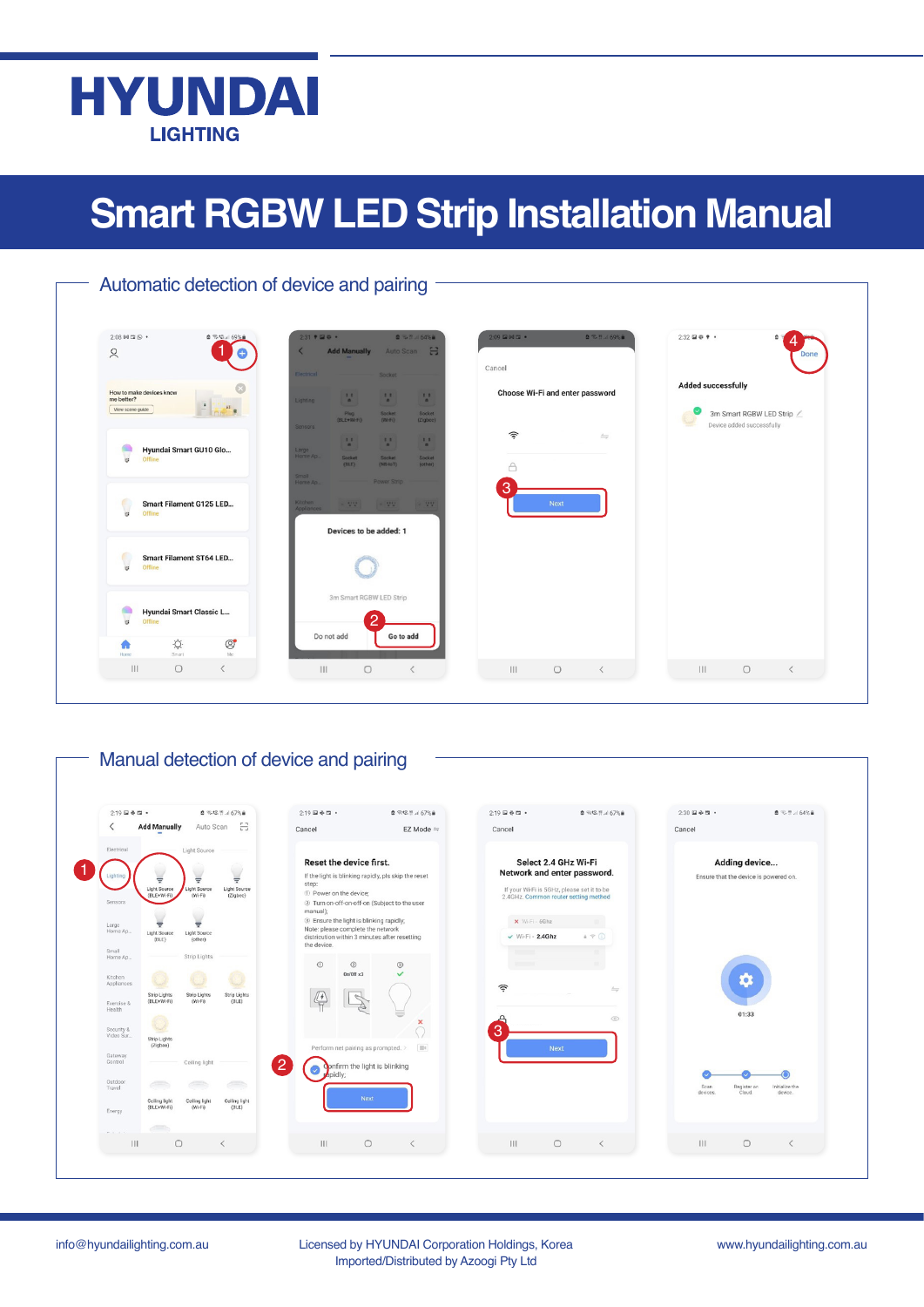## **HYUNDAI LIGHTING**

## **Smart RGBW LED Strip Installation Manual**

Pairing process will begin. Do not turn off the strip while pairing and wait for the pairing process to complete. If you get a message that says - "Failed to Add", repeat the steps from 1 to 3 to pair the device. 4

Once the device has been successfully added, you 5 can begin using it.

### **Functionalities**

### **Control remotely**

With Smart Life – Smart Living, you can control all your smart lights remotely from your smartphone app. Whether you're in a different room, at work, or halfway across the world, you can control your smart lights using just a wireless connection and your smartphone app.

### **Control using voice commands**

You can configure the Smart Life – Smart Living app using voice commands through Amazon Alexa or Google Assistant. This means that you can control all your lights using voice commands, so you don't even need to manually access your Smart Life – Smart Living app. To control the devices through voice commands, you'll need to configure your Smart Life – Smart Living app voice commands.

Visit **[https://hyundailighting.com.au/using-google-home-or]( https://hyundailighting.com.au/using-google-home-or-amazon-alexa-to-control-your-lights/)[amazon-alexa-to-control-your-lights/]( https://hyundailighting.com.au/using-google-home-or-amazon-alexa-to-control-your-lights/)** for steps to configure voice commands for Amazon Alexa or Google Home.

#### **Tune white colour**

In "White mode", you can change the colour temperature from warm white to daylight using the colour temperature wheel and the brightness of strip using the scroll bar below the colour temperature wheel. See example [1] in the next page for reference.

### **Choose colours**

In "Colour mode", you can choose up to 16 million different colours using the colour wheel and control the brightness and contrast using the scrolls below. See example [2] in the next page for reference.

#### **Lighting scenes**

There are different pre-set scene modes to choose from or you can create your own by pressing "Add scene". See example [3] in the next page for reference.

### **Sync with Music**

The "Music tab" will enable the lights to change colours according to the beats of music. See example [4] in the next page for reference.

### **Schedule**

You can schedule your strip to turn on or off at certain times of the day using the "schedule" tab on the bottom right corner. See example [5] in the next page for reference.

### **Group**

If you have multiple smart LED strips or other smart lights, you can group and control them simultaneously with a single tap or voice command. Add all the smart lights to your Smart Life app individually and select one light. Select the edit button on the top right corner and "Create Group". Then add all the lights you want to add to the group and press "Save". Next, name the group for easy recognition and "Save". The group will now show up on the home screen of the app. See example [6] in the next page for reference.

### **Tap-to-Run and Automation**

You can choose from several pre-defined smart automations scenes or create your own automation scenes to control the strips. Select "Smart" tab on the bottom centre of the app home screen to access the smart scenes. See example [6] in the next page for reference.